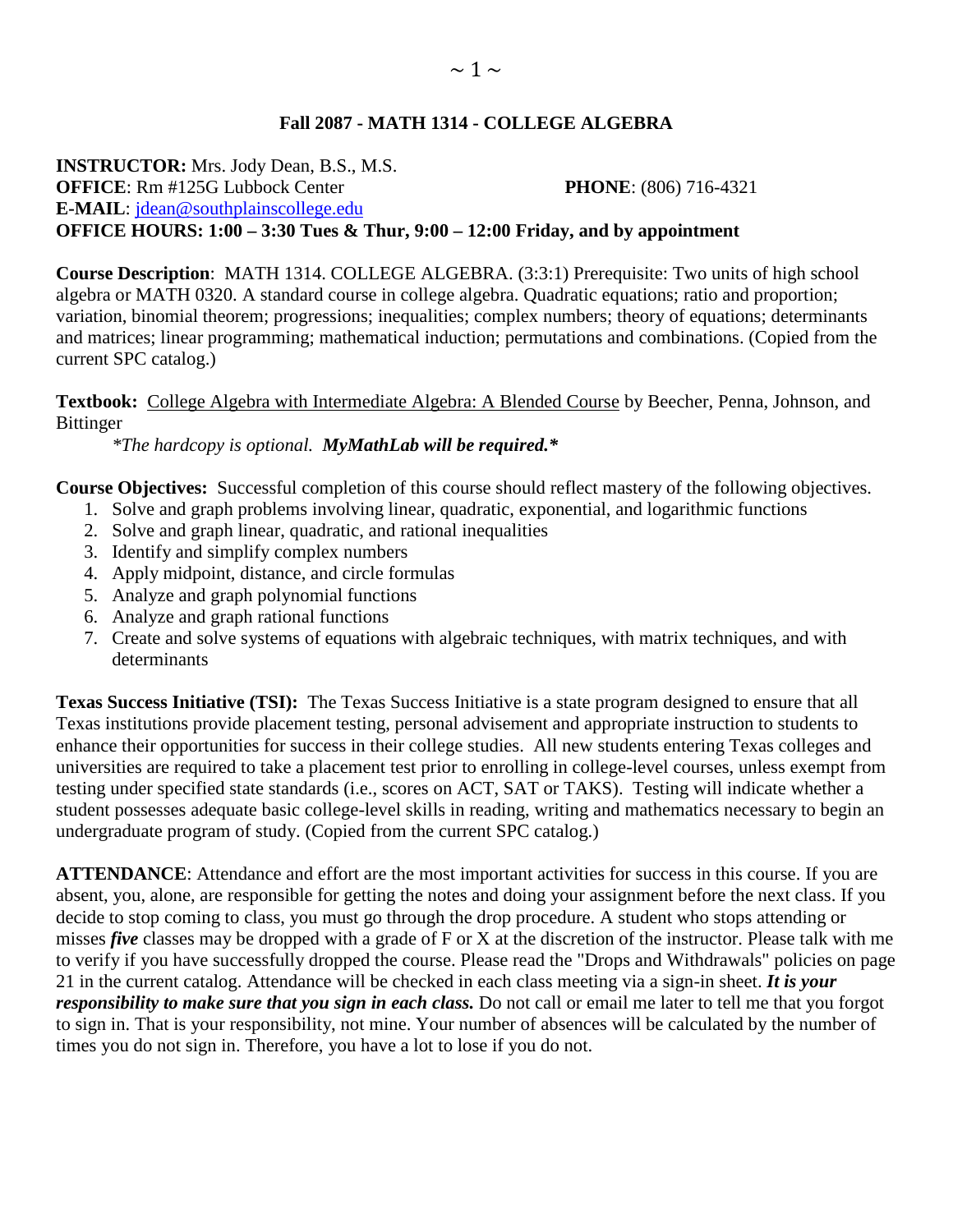**HOMEWORK & QUIZZES**: Homework will be on-line using MyMathLab. Homework should be a daily occurrence. It is important to note that it is *impossible* to pass this course without the homework. Additionally, after each section is covered in class, I will assign a set of suggested problems. These problems are not to be turned in, they are for your benefit only. Although these problems are not to be turned in, not doing them is a phenomenally bad idea!!! I recommend keeping all these assignments together in a notebook, in chronological order, along with your class notes. This will make preparing for exams much easier.

**MML:** In order to do your homework you must have access to the internet. Follow the instructions in the MML handout to register and get started.

## **You may work the homework problems as many times as you would like. The best grade is the one I will record. Also, the more time you spend going over the homework, the greater the likelihood your grade will improve in the course.**

*Important Note*: The homework problems assigned online via MyMathLab are required and are the only homework grades given in this class. If you do not have a personal computer or your computer is in serious need of an upgrade, there are many computer labs on the Reese Center campus, the Levelland campus, and the Lubbock Center which have very liberal hours.

| <b>Grading:</b> |                 |     | <b>Grading Scale:</b> | $\rm{A}$ 90-100 |
|-----------------|-----------------|-----|-----------------------|-----------------|
|                 | <b>Homework</b> | 30% |                       | B 80-89         |
|                 | Unit Exams      | 60% |                       | $C$ 70-79       |
|                 | Final Exam      | 10% |                       | $D = 60-69$     |
|                 |                 |     |                       | F 59 or below   |

**EXAMINATIONS**: There will be 3 major exams. Correct the exams as they are returned in partial preparation for the final exam. Exams **MAY NOT** be made up. If you are absent on the day an exam is given, you will receive a grade of zero for that exam. At the discretion of the instructor, the final exam grade **may** be used to replace one zero for a missed exam. Subsequent zeros will stand. *There is no such thing as missing the final exam.*

**CLASSROOM BEHAVIOR:** Be aware that class is over when I dismiss it, and not before. Any student who repeatedly disrupts my class will be asked to leave. Some of the things that I consider "disruptions" include, but are not limited to, packing your things before the end of class, ringing cell phones, talking while I am talking, making a late "entrance", and so on. Texting while in class is also a disruption. **No tobacco products of any kind may be used at any time during class.** Chronic offenders will be banned from the classroom. It is phenomenally difficult to pass my class if you cannot attend on test days. *Do NOT use texting abbreviations in any correspondence with me.*

**ACADEMIC HONESTY:** While working on homework, students are allowed and even encouraged to work together. In this situation, two or more heads are almost always better than one. However, exams are different matter entirely. Each student is expected to work alone and with only the tools allowed for the exam. Any student caught cheating on an exam will receive a zero on that exam. A second offence will result in the student receiving an F for the course. Any student caught cheating on the final exam will receive an F for the course. There will be no exceptions to this rule.

**Diversity:** In this class, the teacher will establish and support an environment that values and nurtures individual and group differences and encourages engagement and interaction. Understanding and respecting multiple experiences and perspectives will serve to challenge and stimulate all of us to learn about others, about